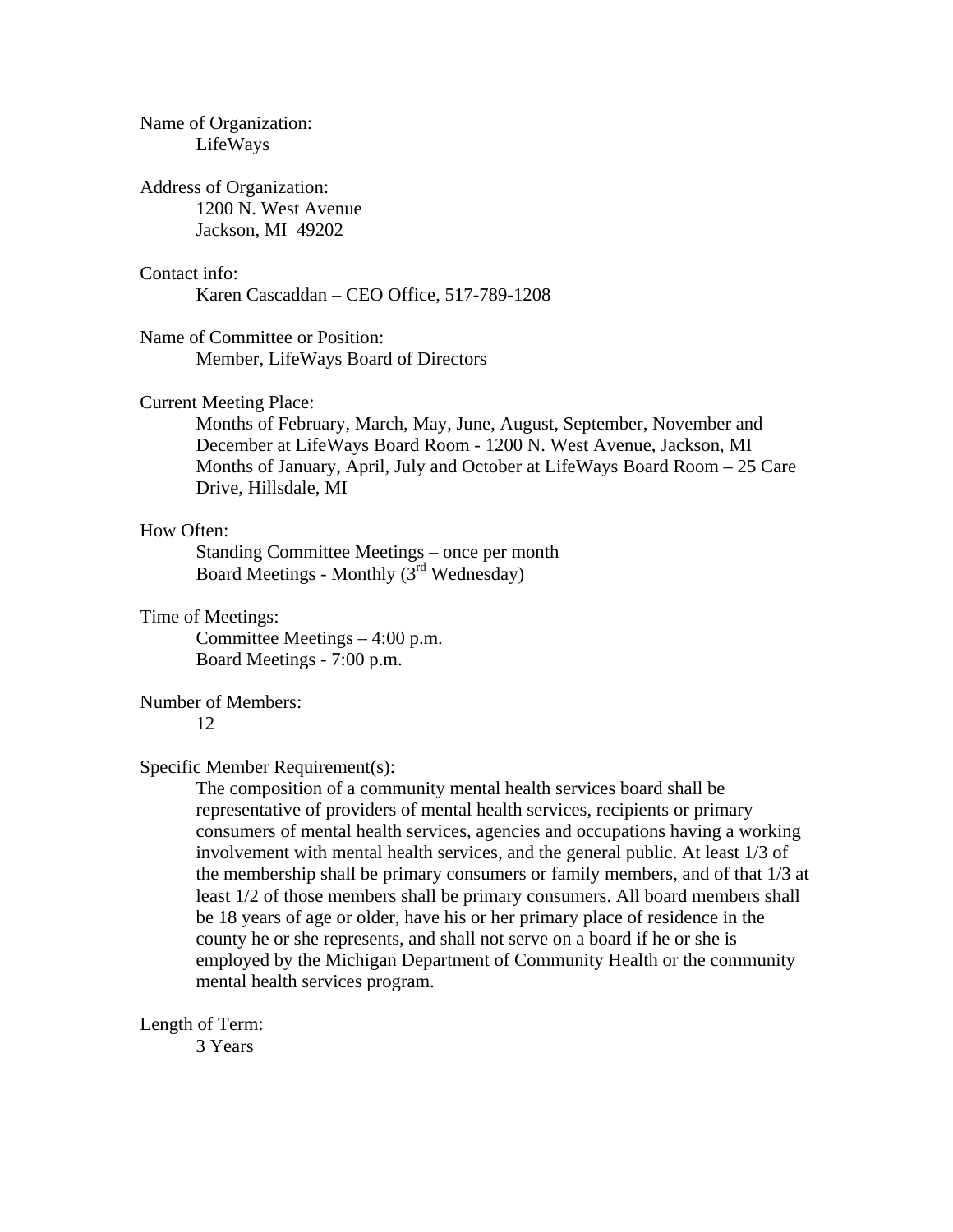Term Expiration Date:

March 31, 2013

Purpose of Board or Committee:

Purpose of LifeWays Board is to implement the provisions of Public Act 258 of the Public Acts of 1974 as modified by Public Act 290 of 1996 of the State of Michigan, Michigan Department of Community Health, and to promote related Mental Health services.

Budget information:

Fiscal Year 2010 Final Budget Amount: \$43,174,715

Applicant should have interest/experience in: Mental health services.

Other pertinent information:

(E.g. Does the Board oversee an executive director? How many employees in the organization? What other requests might be made of the person who fills this position? Please be as concise as possible)

- (A) Set terms and conditions of the Chief Executive Officer's employment, including tenure of service, as mutually agreed to by the Board and the Chief Executive Officer and be specified in writing.
- (B) Examine and evaluate the mental health needs, assessment of the counties it represents, and the public and non-public services necessary to meet those needs.
- (C) Review and approve an annual plan and budget for the County's program. The format and documentation of the annual plan and budget shall be specified by the Michigan Department of Community Health ("Department").
- (D) Submit the annual plan and budget to the County Boards of Commissioners and to the Department, by such date as is specified by the Department in accordance with Chapter two of Public Act 258 as modified by Public Act 290 of 1996. Such submission shall constitute the County's official application for state funds.
- (E) Provide and advertise a public hearing on the annual plan and budget prior to submitting it to each County Board of Commissioners and to the Department.
- (F) Submit to the Board of Commissioners an annual request for county funds to support the County's program. Such request shall be in the form and at the time determined by each Board of Commissioners.
- (G) Take such actions as it deems necessary and appropriate to secure private, federal and other public funds to help support the County's program.
- (H) Approve and authorize all contracts for the providing of services.
- (I) Review and evaluate the quality, effectiveness and efficiency of services being provided by the County's program.
- (J) Appoint a Chief Executive Officer of the County's Community Mental Health Program who shall meet standards of training and experience established by the Department. The choice of appointing the Chief Executive Officer shall rest with the Board, and in making such choice, the Board shall consider the duties that the